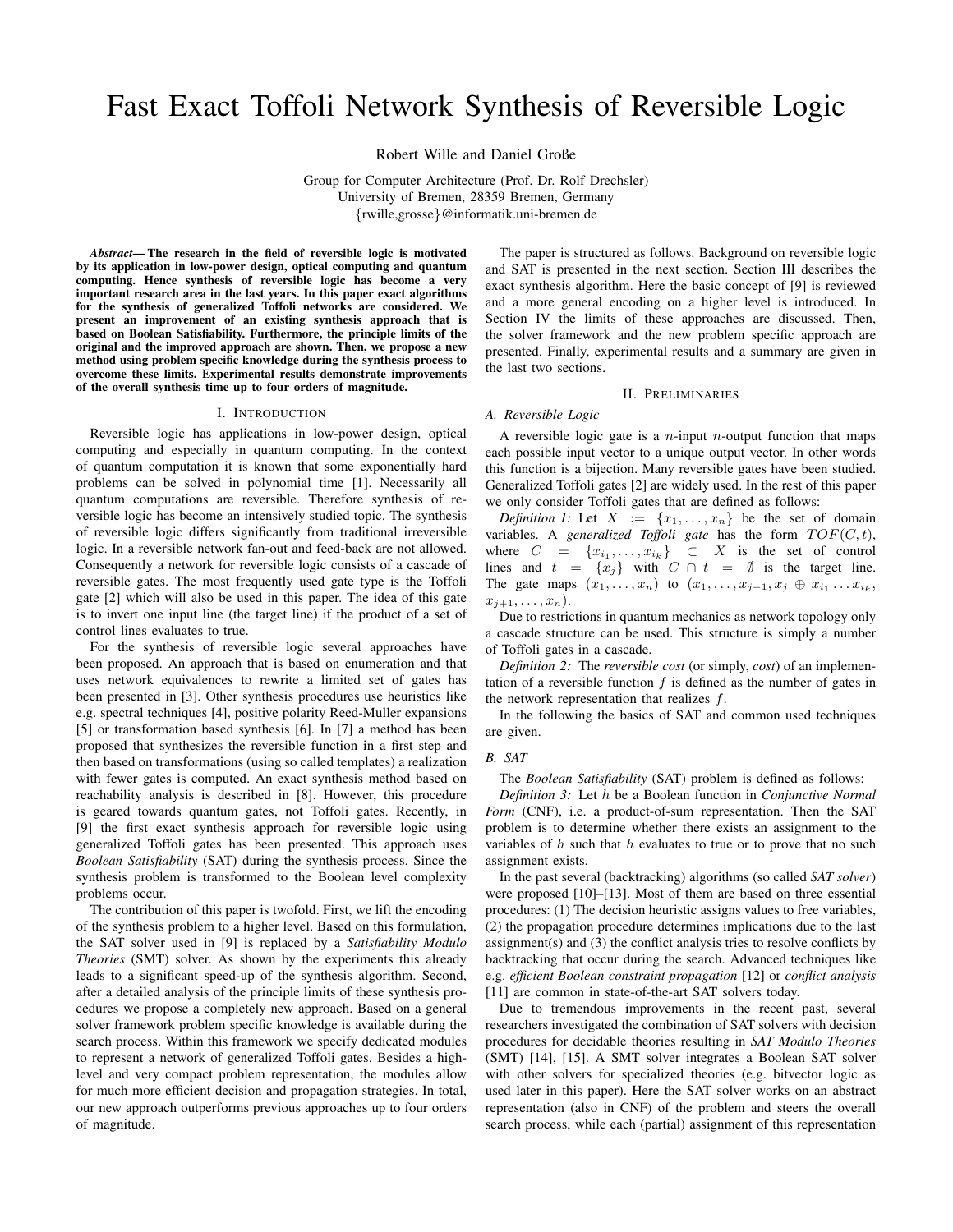

Fig. 1. Representation of the problem

has to be validated by the theory solver for the theory constraints. Thus, advanced SAT techniques together with specialized theory solvers can be utilized.

# III. EXACT TOFFOLI NETWORK SYNTHESIS

In this section first we briefly review the main flow of the exact synthesis algorithm for reversible logic from [9]. The basic idea is to check if there exists a Toffoli network representation for the reversible function  $f$  with  $d$  gates, where  $d$  is increased in the next iteration if no realization is found. The iterative checks are performed by (1) encoding the synthesis problem as a SAT instance and (2) testing the SAT instance for satisfiability using an off-the-shelf solver.

In the following the general formulation of the synthesis problem and two encodings are presented. The first encoding uses Boolean  $SAT - following$  the approach in  $[9] -$  and the second encoding is based on SMT.

#### *A. Problem Formulation and Encodings*

For a reversible function the synthesis problem is formulated using three constraints. The resulting constraint formula evaluates to true iff there exists a Toffoli gate network for the reversible function  $f$  (given as truth table) of cost d. Before the constraint formula is described in detail some definitions are given:

*Definition 4:* Let  $f : B^n \to B^n$  be a reversible function. Then three variable vectors are defined:

- 1)  $\vec{x}_i^k = (x_{in}^k x_{i(n-1)}^k \dots x_{i1}^k)$  with  $1 \le i \le 2^n$  and  $0 \le k \le d$  is a Boolean vector representing the input-, temporary- or output variables at depth  $k$  for line  $i$  of the truth table of  $f$ . The left side of the truth table corresponds to the vector  $\vec{x}_i^0$ , the right side to the vector  $\vec{x}_i^d$ , respectively.
- 2)  $\vec{t}^k = (t_{\lceil \log_2 n \rceil}^k \dots t_1^k)$  with  $0 \leq k < d$  is a Boolean vector representing a binary encoding of a natural number  $t^k \in$  $\{0, \ldots, n-1\}$  which defines the choosen target line for the Toffoli gate at depth  $k$ .
- 3)  $\vec{c}^k = (c_{n-1}^k, c_{n-2}^k, \dots, c_1^k)$  with  $0 \le k < d$  is a Boolean vector representing the control lines of the Toffoli gate at depth  $k$ . Assigning  $c_i^k = 1$  with  $(1 \le i \le n - 1)$  means that line  $(t<sup>k</sup> + i)$  mod *n* becomes a control line of the Toffoli gate at depth k.

As an example the variables needed to formulate the constraints for a function with  $n = 3$  inputs/outputs and depth  $d = 2$  are shown in Figure 1. Note: For each of the  $2^3 = 8$  lines in the truth table  $n = 3$  lines in the network with the respective vectors for input-,

temporary- and output variables are used. That is the reason why overall  $3 \cdot 8 = 24$  lines are considered to formulate the problem.

Based on the above definitions the synthesis problem for a reversible function  $f$  with  $d$  generalized Toffoli gates can be formulated as follows: Is there an assignment for all variables of the vectors  $\vec{t}^k$ and  $\vec{c}^k$  such that for each line i  $\vec{x}_i^0$  is equal to the left side of the truth table while  $\vec{x}_i^d$  is equal to the corresponding right side?

More formally the constraint formula is the conjunction of the following three constraints:

1) The *input/output constraints* set the input/output pair of each line of the truth table given by the reversible function  $f$ :

$$
\bigwedge_{i=1}^{2^n} [\vec{x}_i^0]_2 = i \wedge [\vec{x}_i^d]_2 = f(i)
$$

2) The *functional constraints* for possible Toffoli gates that are chosen by an assignment to  $\vec{t}^k$  and  $\vec{c}^k$  are:

$$
\bigwedge_{i=1}^{2^n}\bigwedge_{k=0}^{d-1}\vec{x}_i^{k+1}=t(\vec{x}_i^k,\vec{t}^k,\vec{c}^k)
$$

These constraints state that if in line  $i$  at depth  $k$  a Toffoli gate is selected (i.e.  $\vec{t}^k$  and  $\vec{c}^k$  are completely assigned) the variables in the next depth  $k+1$  are computed from the variables at depth k with the Toffoli gate function  $t(\vec{x}_i^k, \vec{t}^k, \vec{c}^k)$ . The function  $t(\vec{x}_i^k, \vec{t}^k, \vec{c}^k)$  covers the functionality of a Toffoli gate with target line  $t^k = [\vec{t}^k]_2$  and the control lines defined by  $\vec{c}^k$ .

3) The *exclusion constraints* ensure that illegal assignments to  $\vec{t}^k$  are excluded since not all values of  $\vec{t}^k$  are necessary to enumerate all possible target lines:

$$
\bigwedge_{k=0}^{d-1} [\bar{t}^k]_2 < n
$$

Based on these constraints two encodings are considered in the following. By the first encoding the constraints are transformed into CNF. The resulting CNF is used as input for an off-the-shelf SATsolver as proposed in [9]. The transformation starts with a conversion into a Boolean formula. Then, by introducing new variables the CNF form for the Boolean formula is created. As well known this can be done in time and space linear in the size of the original Boolean formula [16]. However, the resulting CNF is only a pure Boolean representation based on clauses and due to the auxiliary variables there is a significant overhead. Therefore we propose another encoding that avoids the conversion to the Boolean level. Instead the constraints are represented in bitvector logic that can be handled by SMT. All bitvector variables and most of the operators are preserved; hardly any auxiliary variables are needed. Furthermore, compared to CNF the formulation at this higher level of abstraction allows stronger implications. By using the SMT-based encoding together with an off-the-shelf SMT-solver all these advantages are exploited. The experiments demonstrate that this encoding leads to significant speed-ups already. However, as shown in the next section even more runtime can be saved by using our solver framework that exploits problem specific knowledge of the synthesis problem during the solve process.

# IV. USING PROBLEM SPECIFIC KNOWLEDGE IN EXACT TOFFOLI NETWORK SYNTHESIS

The two approaches presented in the previous section encode the synthesis problem of the current iteration and use SAT/SMT solvers to check if a network for the reversible function exists. These solvers provide sophisticated techniques like powerful reasoning or learning, but are only optimized for solving Boolean formulas or bitvector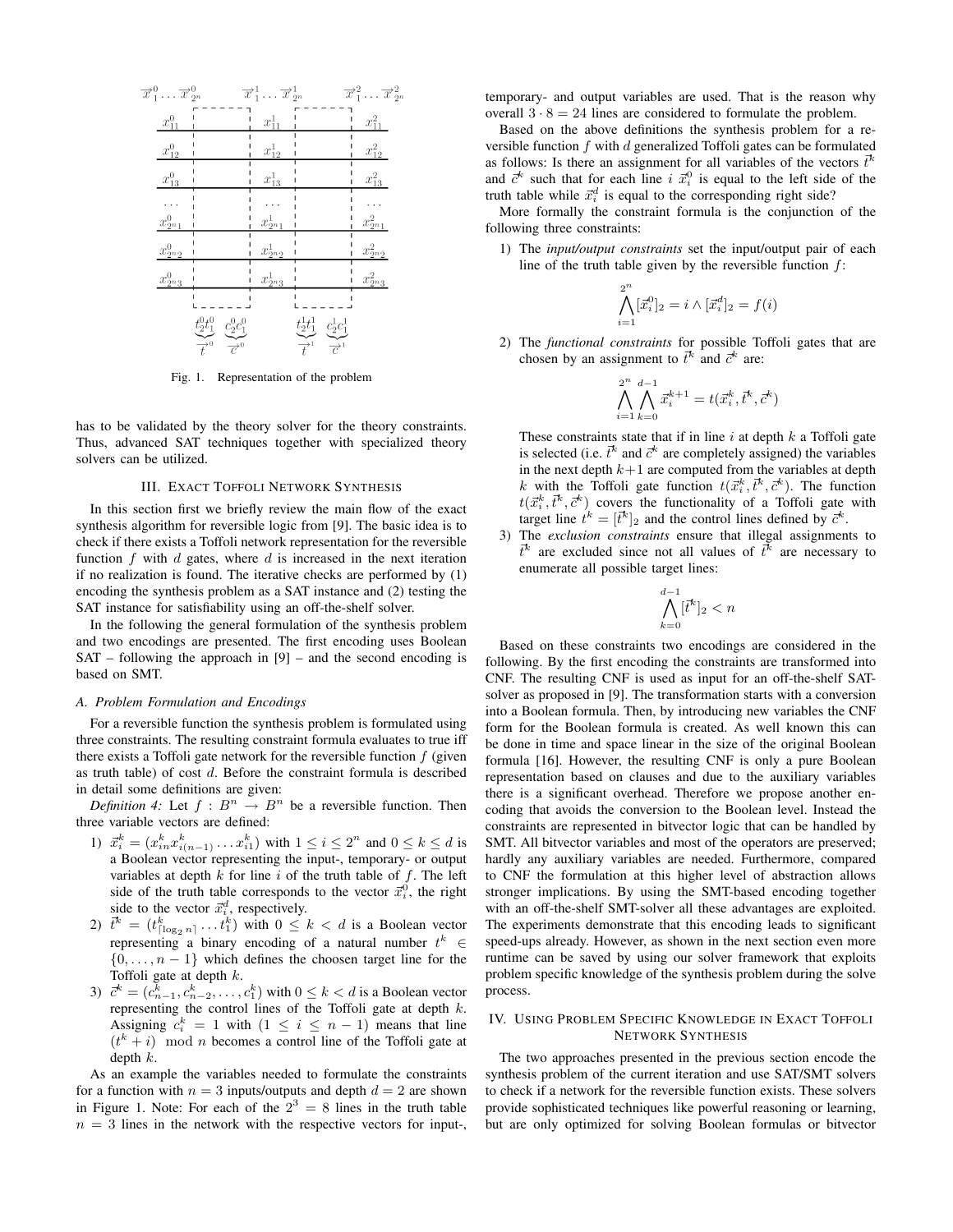constraints in general. In this section a new approach is introduced that uses problem specific information in addition to common SAT techniques. During the solve process this information becomes available since our approach represents the synthesis problem in terms of Toffoli gate modules.

First, the limits of the SAT/SMT-based approaches are discussed. Then, the framework of the new approach is presented. In the main part of this section the developed Toffoli modules, dedicated implication procedures and decision heuristics are introduced. Altogether the new representation of the synthesis problem as well as the novel strategies enables dramatic improvements in the overall runtimes.

# *A. Limits of Common SAT Provers*

The input of a SAT solver is a Boolean function in terms of clauses; the input of a SMT solver is a description in bitvector logic. Both solvers are optimized for there particular problem representation. E.g. common SAT solvers utilize the *two literal watching scheme* to carry out implications, which exploits the special structure of clauses [12]. SMT solvers use *canonizing* to efficiently handle bitvector constraints [17]. Furthermore, highly optimized heuristics have been developed e.g. to decide the assignment of variables if no more implications are possible. Here often strategies are used, which are based on statistical information, e.g. occurrences or activities of variables [18].

All these techniques work very well if CNF formulas or bitvector logic are considered. However, these general solvers are not able to take specific properties of the problem into account. Promising problem specific strategies for the exact Toffoli network synthesis are:

- The type of the Toffoli gates (represented by  $\vec{t}^k$  and  $\vec{c}^k$ ) near to the inputs should be defined first, because the corresponding input variables are already assigned by the truth table.<sup>1</sup> This allows for early implications and helps to determine the types of the remaining gates or to detect conflicts faster. Thus,  $\vec{t}^k$  and  $\vec{c}^k$  with small k should be preferred in the decision procedure.
- If the assignment of an input line of a Toffoli gate is not equal to the assignment of the corresponding output line of the same gate, this line has to be the target line. This observation allows to imply the assignment of variables in  $\vec{t}^k$ .
- If the target line of a Toffoli gate is known the values of all remaining lines can be implied if there is an assignment at the corresponding input or output.

These specific strategies cannot be provided by a standard SAT or SMT solver. Moreover, extensions of standard solvers in this direction (e.g. by modifications of the heuristics) are not possible in general, because most of the problem specific information is lost while encoding the instance. SAT and SMT solvers just have a clause database or constraint database. Thus, procedures like the ones described above can only be exploited with a solver that is based on a problem specific representation.<sup>2</sup>

#### *B. Framework*

To formulate the exact synthesis problem we use the framework provided by *SWORD* [19]. Here, the problem is represented in terms of so called *modules*. Thus, while SAT solvers provide strategies optimized for clauses and SMT solvers for bitvector constraints, this framework makes problem specific information available in the modules and thereby allows dedicated decision and propagation strategies. Furthermore, it utilizes all sophisticated SAT techniques like conflict analysis or learning as well.

<sup>1</sup>This observation also holds for modules near to the outputs.



Fig. 2. Framework

The architecture of the framework is shown in Figure 2. The basic algorithm is similar to the procedures as applied in standard SAT or SMT solvers: While free variables remain (a) a decision is made (c), implications resulting from this decision are carried out (d), and if a conflict occurs, it is analyzed (f). The important difference is that the framework has two operation levels: the *global* algorithm controls the overall search process and calls the *local* procedures of modules for decision and implication. Thus, decision making and the implication engine can be adjusted for each module.

In more detail, the solver first chooses a particular module based on a *global decision heuristic* (c.1). Then, this module chooses a value for one of its variables according to a *local decision heuristic* (c.2). Afterwards, the solver calls the *local implication procedures* (d.2) of all modules that are potentially affected (d.1) by the previous decision or implication. The chosen modules imply further assignments and detect conflicts.

# *C. Toffoli Synthesis*

In the following sections we describe the customization of the framework for the exact Toffoli synthesis. First, we introduce the developed Toffoli gate module. Then, the decision and propagation strategies including the local and global procedures are described.

*1) Toffoli Module:* A concrete Toffoli synthesis instance for the reversible function  $f$  with cost  $d$  consists of  $d$  instantiated modules in a cascade structure – for each depth  $k$  one module. Each module has access to its relating variables  $\bar{t}^k$ ,  $\bar{c}^k$ ,  $\bar{c}^k$ , and  $\bar{x}_i^{k+1}$ . A module corresponds to the dashed area in Figure 1. The functionality of a Toffoli gate is defined by methods of the module, i.e. a concrete Toffoli gate function is selected by assigning  $\vec{t}^k$  and  $\vec{c}^k$  (see also Definition 4).

*2) Decision Strategies:* The decision heuristic chooses a variable that is assigned if no further implication is possible. Therefore decisions are preferred that cause many implications. Both, the global and the local decision strategy is motivated by the following two observations:

- A module can imply many other assignments if the target line  $t^k$  of the represented gate is known (i.e. if  $\vec{t}^k$  is completely assigned), because in this case the input  $\vec{x}_i^k$  and the output  $\vec{x}_i^{k+1}$ of all lines  $i$  except the target line has to be equal.
- The assignment of most of the inputs  $\vec{x}_i^k$  of a gate are either given by the truth table (if  $k = 0$ ) or they can be implied if the types of the previous gates are defined.

These observations lead to the following decision heuristics:

- Global decision heuristic
- Modules whose target lines are still undefined, are selected to

<sup>&</sup>lt;sup>2</sup>In principle, this problem can be prevented by introducing additional constraints to the problem instance. But then the encoding becomes inefficient due to a very large number of constraints.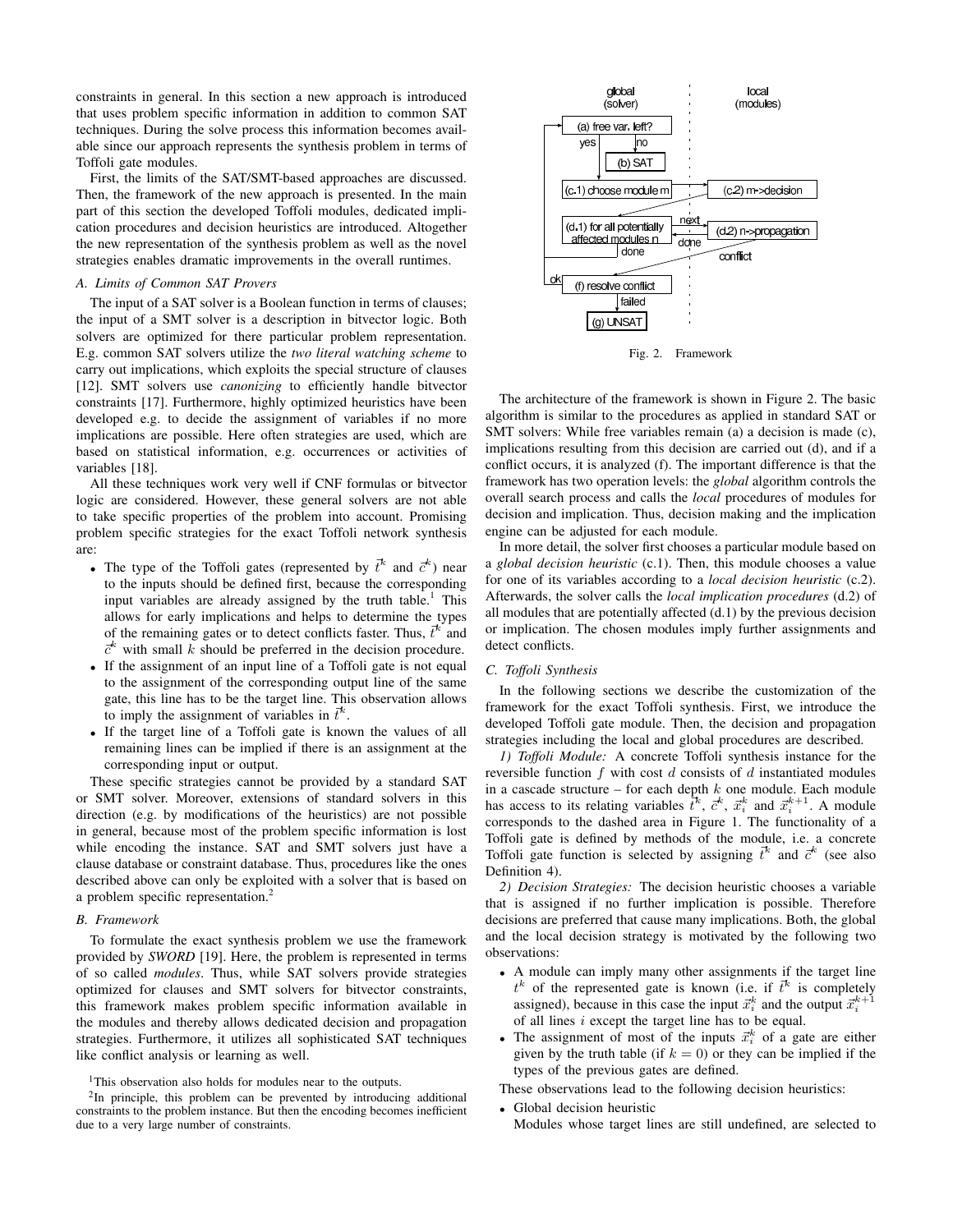(1) for each (line  $i$ ) (2) if  $(\vec{x}_i^k \neq \vec{x}_i^{k+1})$  // input  $\neq$  output (3) imply( $\bar{t}^k$ ); // use value of i (4) for each (line  $i$ ) (5) if  $(i == [t^k]_2)$  continue; (6) imply $(\vec{x}_i^k \text{ or } \vec{x}_i^{k+1});$ (7)  $flipTargetLine = true;$ (8) for each  $(c_i^k \in \vec{c}^k)$ (9) if  $(c_i^k == 1 \wedge \vec{x}_{t^k+i \mod n}^k == 0)$ (10)  $flipTargetLine = false;$ (11) break; (12) if  $(!\text{flipTargetLine})$ (13) imply( $\vec{x}_{t^k}^{k+1}$ ); // use value of  $\vec{x}_{t^k}^k$ (14) else (15) if  $(\vec{c}^k$  completely defined) (16) imply( $\vec{x}_{t^k}^{k+1}$ ); // use value of  $\vec{x}_{t^k}^k \oplus 1$ 

Fig. 3. Propagate routine for module at depth k

make a decision. If all target lines of each module are defined, the module that still has other unassigned variables (from the vector  $\vec{c}^k$  for example) is selected. During this process the modules are considered in ascending order starting with depth  $k=0.$ 

• Local decision heuristic

Variables representing the target line of the respective Toffoli gate are decided first. If all target line variables are assigned, variables corresponding to the control lines are decided.

Since the overall decision strategy (global and local) ensures, that the gates become completely defined from the first gate to the last gate, there is no need for deciding the variables representing the inputs or outputs. These variables are implied after the corresponding types of the previous gates are defined.

*3) Propagation Strategies:* The propagation procedures of a module consider the connected variables for the implication of the values. The pseudo-code of the propagation routine is shown in Figure 3. The propagation routine is divided in three cases:

1) Propagate the position of the target line (lines 1-3)

If the assignment of an input is not equal to the assignment of the corresponding output of the same line, then this line has to be the target line of the gate. The position  $t^k$  of this target line is assigned to  $\vec{t}^k$ .

2) Propagate non-target lines (lines 4-6)

If the target line is known all outputs are implied whose corresponding inputs are assigned (except the ones at the target lines). This also holds vice versa. Thus, the output (input) is assigned to the value of the corresponding input (output).

3) Propagate the target line (lines 7-16)

In the last step the outputs of the target line is assigned. To do so, the assignment of the control lines  $\vec{c}^k$  and the corresponding input variables are considered. If a line is a control line and the input of this line is 0 (line 9), then the output of the target line has to be equal to its corresponding input (line 13). Otherwise, if additionally  $\vec{c}^k$  is completely defined (i.e. no other control line with input value 0 can occur), the output of the target line has to be equal to the opposite value of the input of this line (line 16).

Altogether the presented decision and propagation strategies allows both, efficient proofs that a Toffoli network with cost  $d$  for a given function  $f$  exists or that no such network exists. In the first case the resulting network can be extracted from the assignments to  $\vec{t}^k$  and  $\vec{c}^k$ .

#### V. EXPERIMENTAL RESULTS

This section provides experimental results for the exact Toffoli network synthesis. As solver for the CNF encoding of [9] *MiniSat v1.14* [13] and as solver for the SMT encoding described in Section III *MathSat*<sup>3</sup> [14] have been used, respectively. The problem specific approach described in Section IV has been implemented in C++. All experiments were carried out on a AMD Athlon 3500+ with 1 GB of memory. The timeout was set to 5000 CPU seconds.

The results are shown in Table I. The first column provides the name of the benchmark. In column *depth* the minimal costs (i.e. the minimal number of Toffoli gates) necessary to synthesize the function is given. The next column provides the runtime of the particular synthesis algorithms in CPU seconds (denoted by *Time*). Furthermore, the improvements of the new approaches are given, i.e. the runtime of MiniSat divided by the runtime of MathSat/the problem specific approach (denoted by *Impr<sub>cnf</sub>*) and the runtime of MathSat divided by the runtime of the problem specific approach (denoted by *Impr<sub>smt</sub>*), respectively.

In total three sets of benchmarks have been considered: Completely specified, incompletely specified and random generated functions. The specification of *3 17* and *mod5mils* can be found on [21]; *peres*, *fredkin* and *miller* on [22], [23] and [24], respectively. The *peresdouble* function is specified by cascading two Peres functions, the *mod5d1* and *mod5d2* functions realize the Grover's oracle and *graycode6* computes the graycode. The incomplete specified functions *decod24* and *ALU* are described in [5], *4mod5* specifies a divisibility checker and *rd32* defines a full adder. Here, several options for embedding these functions into reversible ones are available. First, one can chose how to set the constant inputs. Second, there is a choice in where to place the garbage outputs. In Table I the results for different configurations are documented (indicated by *-v0*, *-v1*, . . .). Finally, random functions with four inputs have been generated for further experimental tests.

As the results show, for most of the benchmarks a corresponding Toffoli network can be synthesized faster by the SMT approach than by using the CNF formulation. Only in some cases the CNF approach is slightly better. However, this only holds for benchmarks that can be synthesized in less than one second, e.g. *peres* or *fredkin*. On average improvements by a factor of 10 are achieved; in the best case a factor of 179. But as can be seen the problem specific approach outperforms both approaches. Here, the runtimes are further reduced by a factor ranging from 20 to 60 for nearly all benchmarks. Furthermore, using the problem specific approach, Toffoli networks for the benchmarks *ALU-v2* and *ALU-v3* are synthesized within the given timeout. In comparison to the CNF synthesis algorithm of [9] on average speedups of three orders of magnitude are obtained when using the problem specific approach; for the best case (*graycode6*) a speed-up of four orders of magnitude is documented.

# VI. CONCLUSIONS

It has been shown, that choosing an encoding for exact Toffoli network synthesis is crucial for the resulting runtimes. Furthermore, an algorithm has been presented that uses problem specific information during the synthesis process. This allows to incorporate dedicated strategies that improve the synthesis time dramatically. The experiments have shown speed-ups of up to four orders of magnitude using the proposed approach.

<sup>3</sup>Because the current free state-of-the-art SMT solver *Yices* [15] (according to SMTLIB [20]) showed some buggy behavior for certain benchmarks (also observed at SMT Competition 2007) no experiments for this solver are documented here.